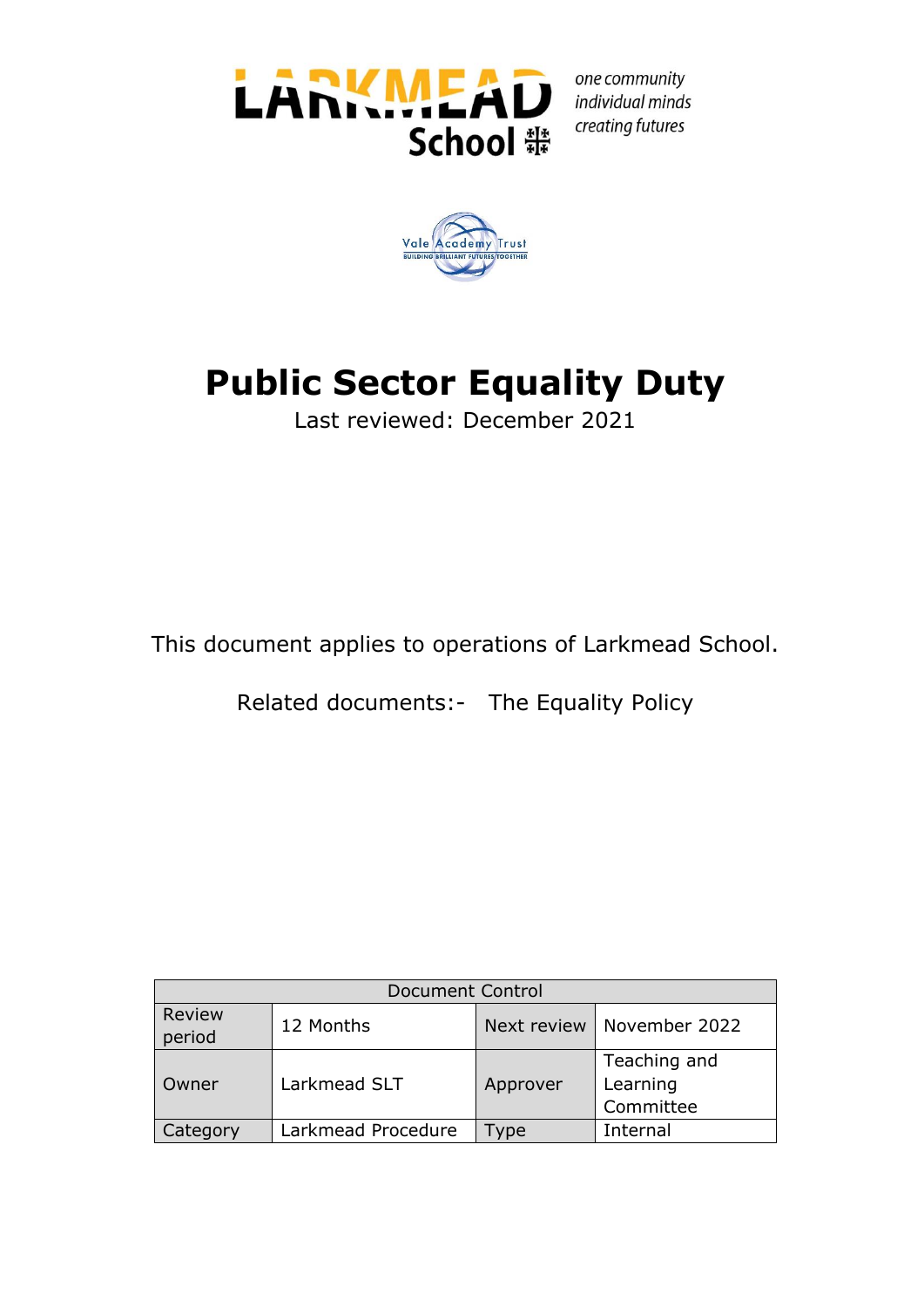# **Public Sector Equality Duty**

# **Equality Statement**

This statement provides information about how our school ensures it meets its Specific Equalities Duties. The Public Sector Equality Duty requires our school to publish information about Equalities. The Equality Act 2010 clearly states that the following groups must be taken into account as they have protected characteristics.

- age (for employees, not for service provision)
- disability
- gender reassignment
- marriage and civil partnership (for employees)
- pregnancy and maternity
- race
- religion or belief
- sex
- sexual orientation

Refer to our [Equality Policy](https://www.vale-academy.org/wp-content/uploads/Equality-Policy.pdf) for definitions of these protected characteristics.

The information we publish and analyse must be clearly linked to the three aims (General Duties) of the Public Sector Equality Duty. General Duties are the things that schools aim to achieve.

This policy applies to both students and adults and its principles and values apply equally to everyone.

# **General Duties**

The three aims of the Public Sector Equality Duty are to:

- 1. Eliminate unlawful discrimination, harassment and victimisation and other conduct prohibited by the Act.
- 2. Advance equality of opportunity between people who share a protected characteristic and those who do not.
- 3. Foster good relations between people who share a protected characteristic and those who do not.



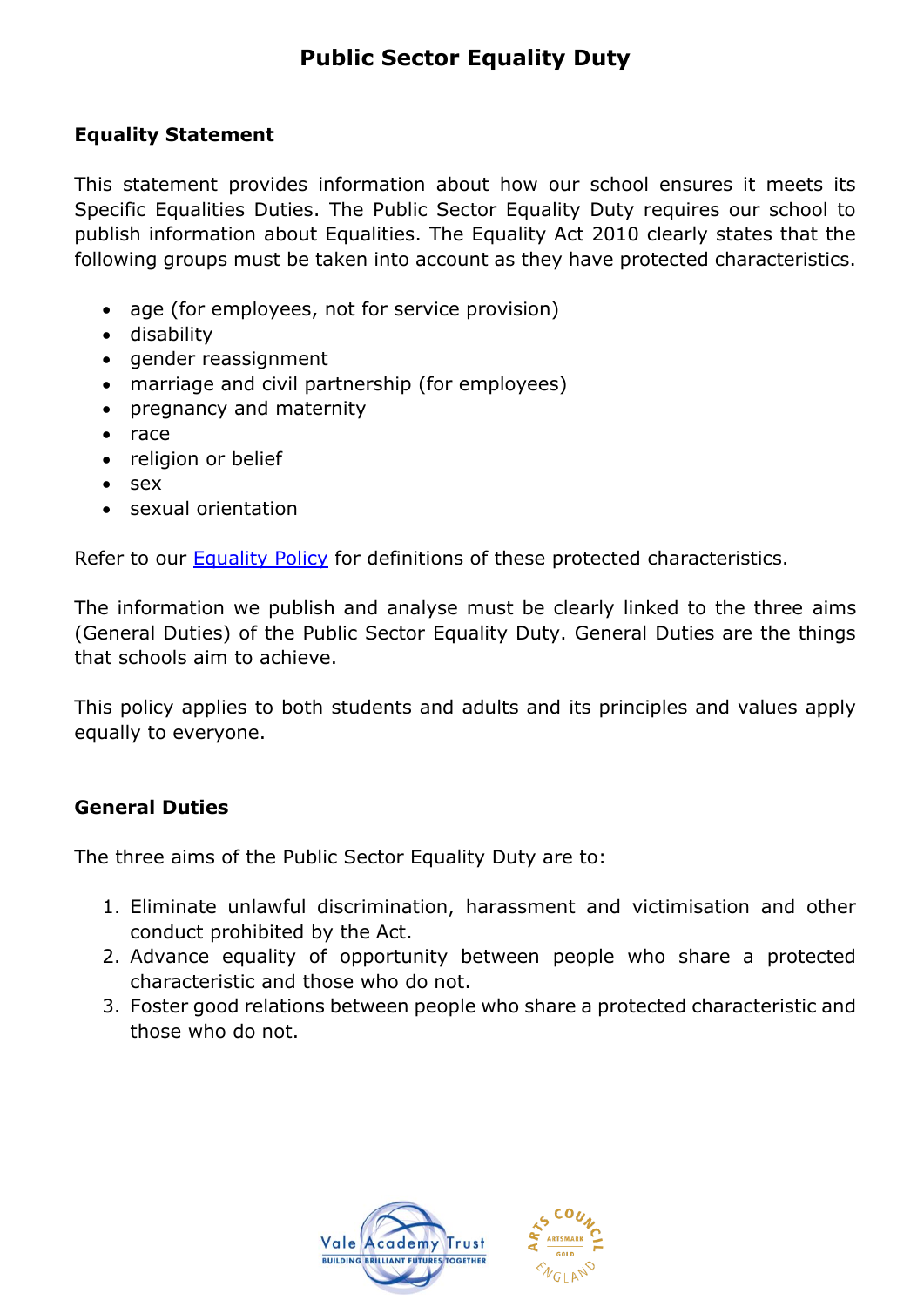#### **Specific Duties**

The two specific duties of the Public Sector Equality Duty are intended to help schools meet the general duty. They are to:

- 1. publish information to demonstrate how the school is complying with the PSED. This information must include, in particular, information relating to people who share a protected characteristic
- 2. prepare and publish equality objectives.

#### **Principles and values**

We will collect and use equality information to help us to:

- 1. identify key issues
- 2. understand the impact of our policies, practices and decisions on people with different protected characteristics, and thereby, plan them more effectively
- 3. assess whether we are discriminating unlawfully when carrying out any of our functions
- 4. identify what the key equality issues are for our organisation
- 5. publish information to demonstrate how our school is complying with the PSED
- 6. prepare and publish objectives to meet our PSED.

#### **Contents**

Appendix 1 provides information about our school

Appendix 2 outlines the equality objectives for our school

Appendix 3 gives the Public sector equality duty as it appears in the Equality Act 2010

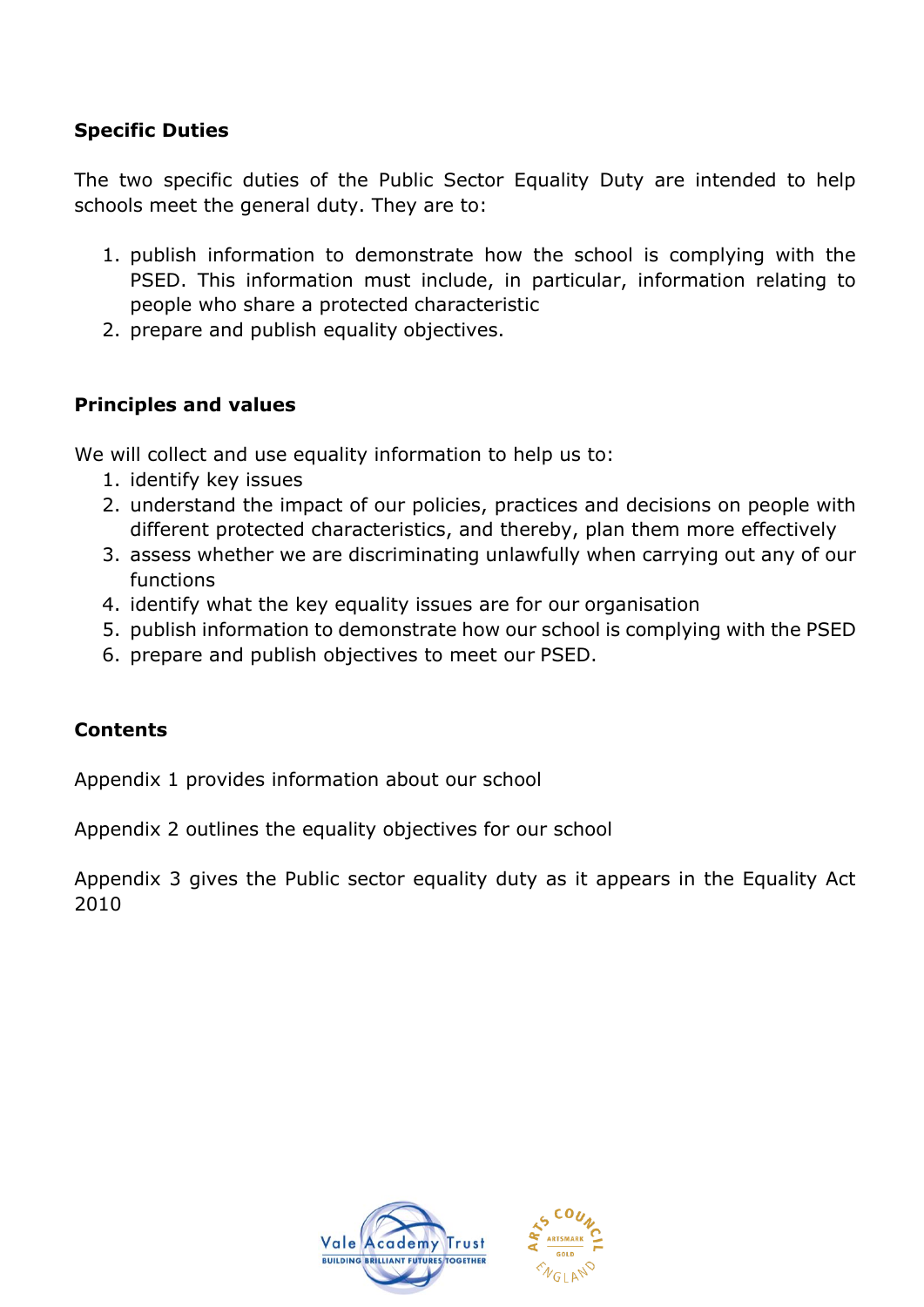# **Appendix 1**

Recent school data is available from internal data for the most recent academic year. The School Performance Summary Document (available through ASP) gives validated school and national data but this is only available in the middle of the following year. It therefore may only have been given for the previous completed academic year.

#### **Basic characteristics trends**

|                                  | 2018-19<br><b>National</b> | 2019-20<br>Larkmead | 2020-21<br><b>Larkmead</b> |
|----------------------------------|----------------------------|---------------------|----------------------------|
| Number on roll                   | 978                        | 701                 | 715                        |
| Male %                           | 50.2 %                     | (339)<br>48.4 %     | (338)<br>47.3 %            |
| Female %                         | 49.8 %                     | 51.6 %<br>(362)     | (377)<br>52.7 %            |
| Ever 6 FSM %                     | 27.7%                      | 12.4 %<br>(87)      | (94)<br>13.1 %             |
| Minority ethnic groups %         | 31.8%                      | 18.0 %<br>(126)     | 20.0 %<br>(143)            |
| SEN with statement or EHC plan % | $1.7\%$                    | 0.7%<br>(5)         | 1.5%<br>(11)               |
| SEN support %                    | 10.8 %                     | 17.1 %<br>(120)     | 18.9 %<br>(135)            |
| English additional language %    | 16.9 %                     | (38)<br>5.4%        | (41)<br>5.7%               |

*Source: Internal school records for previous academic years as not reported during Covid. "Basic characteristics trends" report from ASP for historic national data.*

# **Fixed Period Exclusions (as a percentage of the pupil group)**

|                                | 2018-19         | 2019-20         | 2020-21         |
|--------------------------------|-----------------|-----------------|-----------------|
|                                | <b>National</b> | <b>Larkmead</b> | <b>Larkmead</b> |
| All pupils                     | 10.75 %         | 8.3%            | 12.3 %          |
|                                |                 | (58)            | (88)            |
| Male                           | 14.62 %         | 11.1 %          | 18.0 %          |
|                                |                 | (38)            | (61)            |
| Female                         | 6.85%           | 5.6 %           | $7.2 \%$        |
|                                |                 | (20)            | (27)            |
|                                | 26.69 %         | 16.7 %          | 25.0 %          |
| Ever 6 FSM                     |                 | (25)            | (32)            |
|                                |                 |                 |                 |
| Minority ethnic groups         |                 |                 |                 |
| SEN with statement or EHC plan | 30.89 %         | $0.0\%$         | $0.0 \%$        |
|                                |                 | (0)             | (0)             |
| SEN support                    | 29.95 %         | 18.9 %          | 12.5 %          |
|                                |                 | (21)            | (16)            |
| English additional language    | 6.68%           | $0.0 \%$        | 9.8%            |
|                                |                 | (0)             | (4)             |

*Sources: Internal school records for previous academic years as not reported during Covid.* 



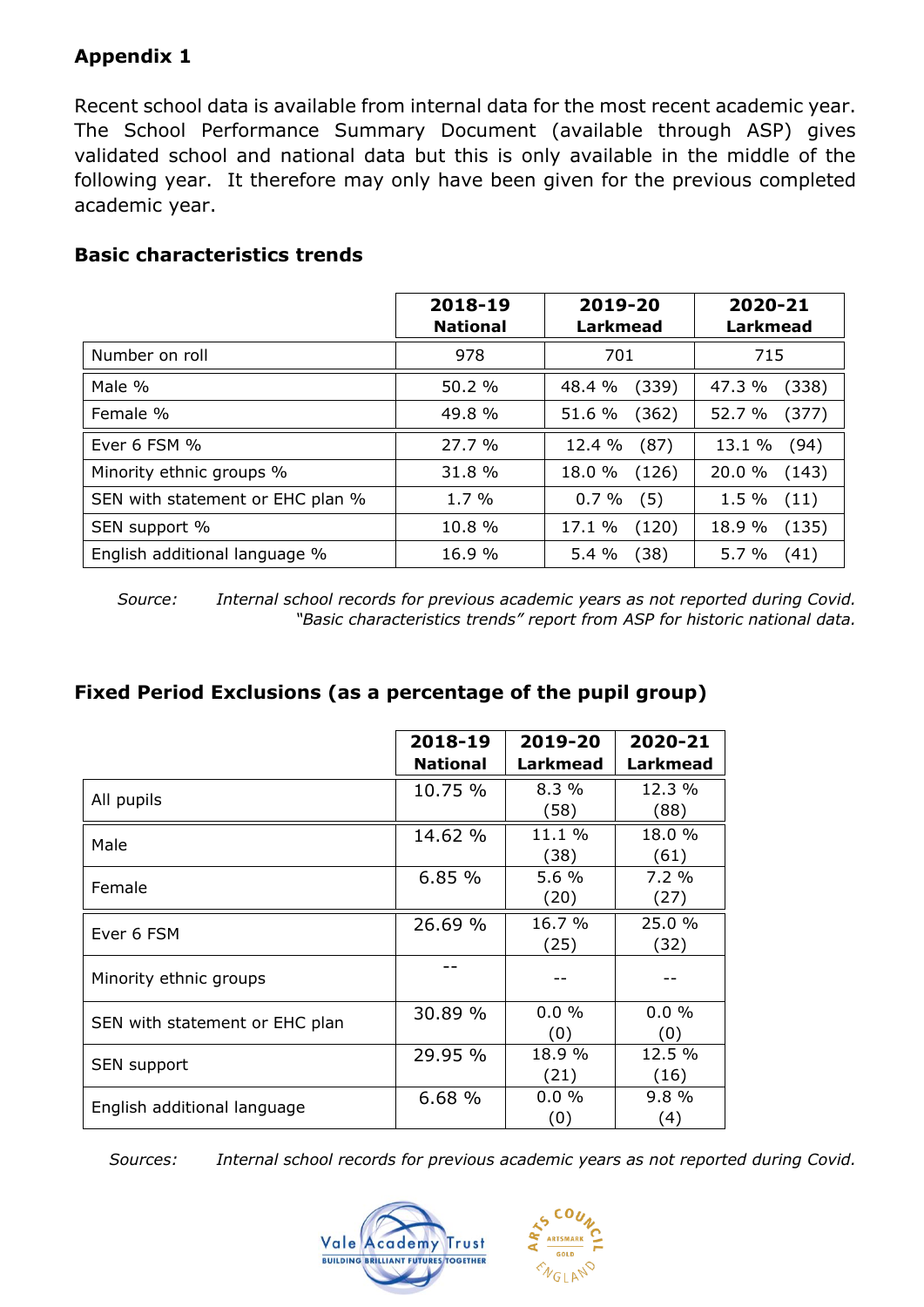*"School level exclusions" report from ASP for historic national data.*



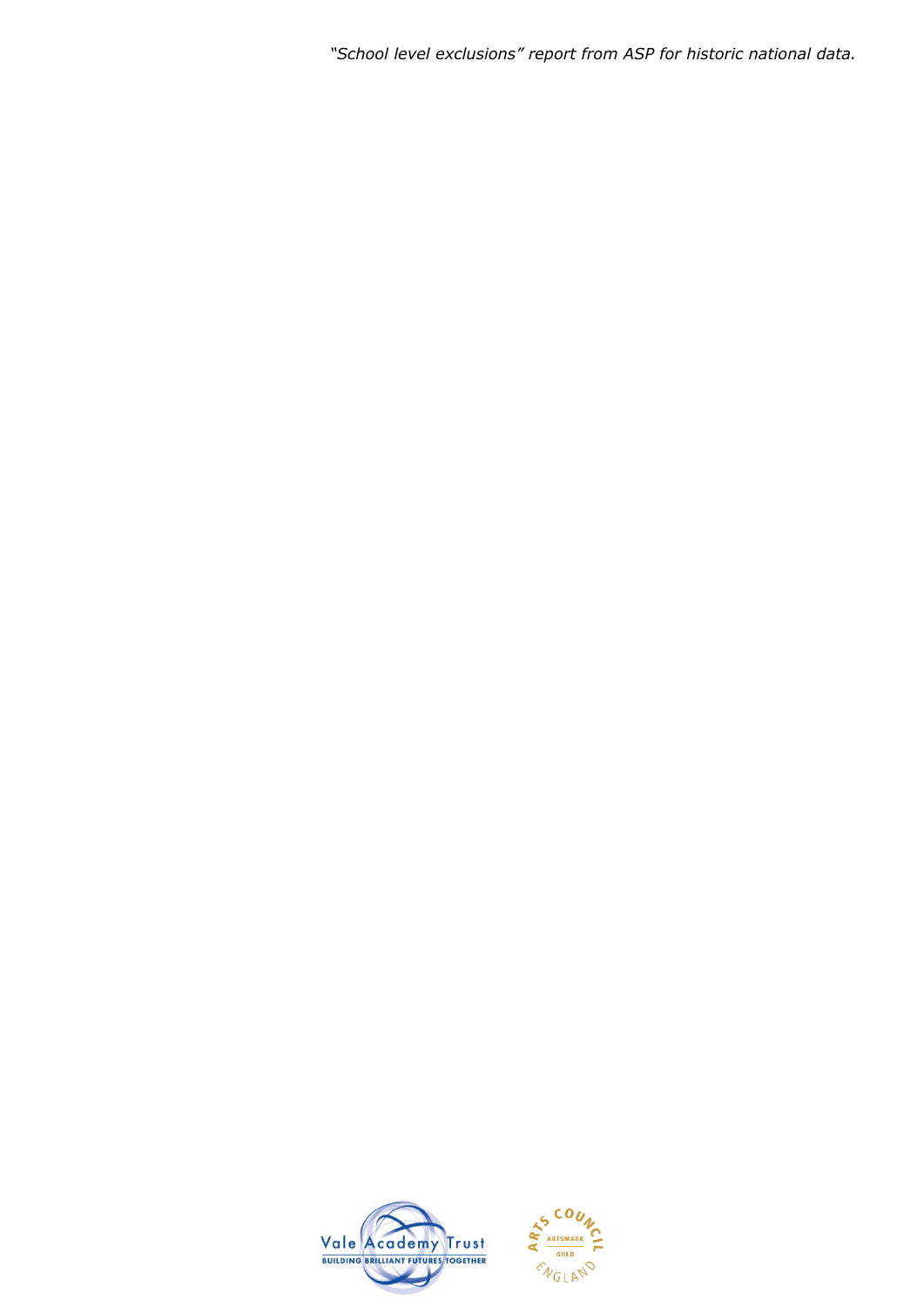#### **Permanent Exclusions**

|                                | 2018-19         | 2019-20         | 2020-21         |
|--------------------------------|-----------------|-----------------|-----------------|
|                                | <b>National</b> | <b>Larkmead</b> | <b>Larkmead</b> |
| All pupils                     | 0.20%           | 0.14%           | 0.0%            |
|                                |                 | (1)             | (0)             |
| Male                           | 0.30%           | 0.29%           | 0.0%            |
|                                |                 | (1)             | (0)             |
| Female                         | 0.11%           | 0.0%            | 0.0%            |
|                                |                 | (0)             | (0)             |
| Ever 6 FSM                     | 0.51%           | 0.0%            | $0.0 \%$        |
|                                |                 | (0)             | (0)             |
| Minority ethnic groups         |                 | 0.0%            | 0.0%            |
|                                |                 | (0)             | (0)             |
| SEN with statement or EHC plan | 0.33%           | $0.0 \%$        | 0.0%            |
|                                |                 | (0)             | (0)             |
| SEN support                    | 0.65%           | $0.0 \%$        | 0.0%            |
|                                |                 | (0)             | (0)             |
| English additional language    | 0.13%           | $0.0 \%$        | $0.0 \%$        |
|                                |                 | (0)             | (0)             |

*Sources: Internal school records for previous academic year as not reported during Covid. "School level exclusions" report from ASP for historic national data.*

#### **Bullying incidents**

No bullying incidents were recorded duringthe periods below. This may have been as a result of Covid and two periods of lockdown.

Of the recorded bullying incidents during the period, the victims had protected characteristic as follows:

|                                | 2019-20<br><b>Larkmead</b> | 2020-21<br><b>Larkmead</b> |
|--------------------------------|----------------------------|----------------------------|
| All pupils                     |                            |                            |
| Male                           |                            |                            |
| Female                         |                            |                            |
| Ever 6 FSM                     |                            |                            |
| Minority ethnic groups         |                            |                            |
| SEN with statement or EHC plan | U                          |                            |
| SEN support                    |                            |                            |
| English additional language    |                            |                            |

*Source: Internal school records.*



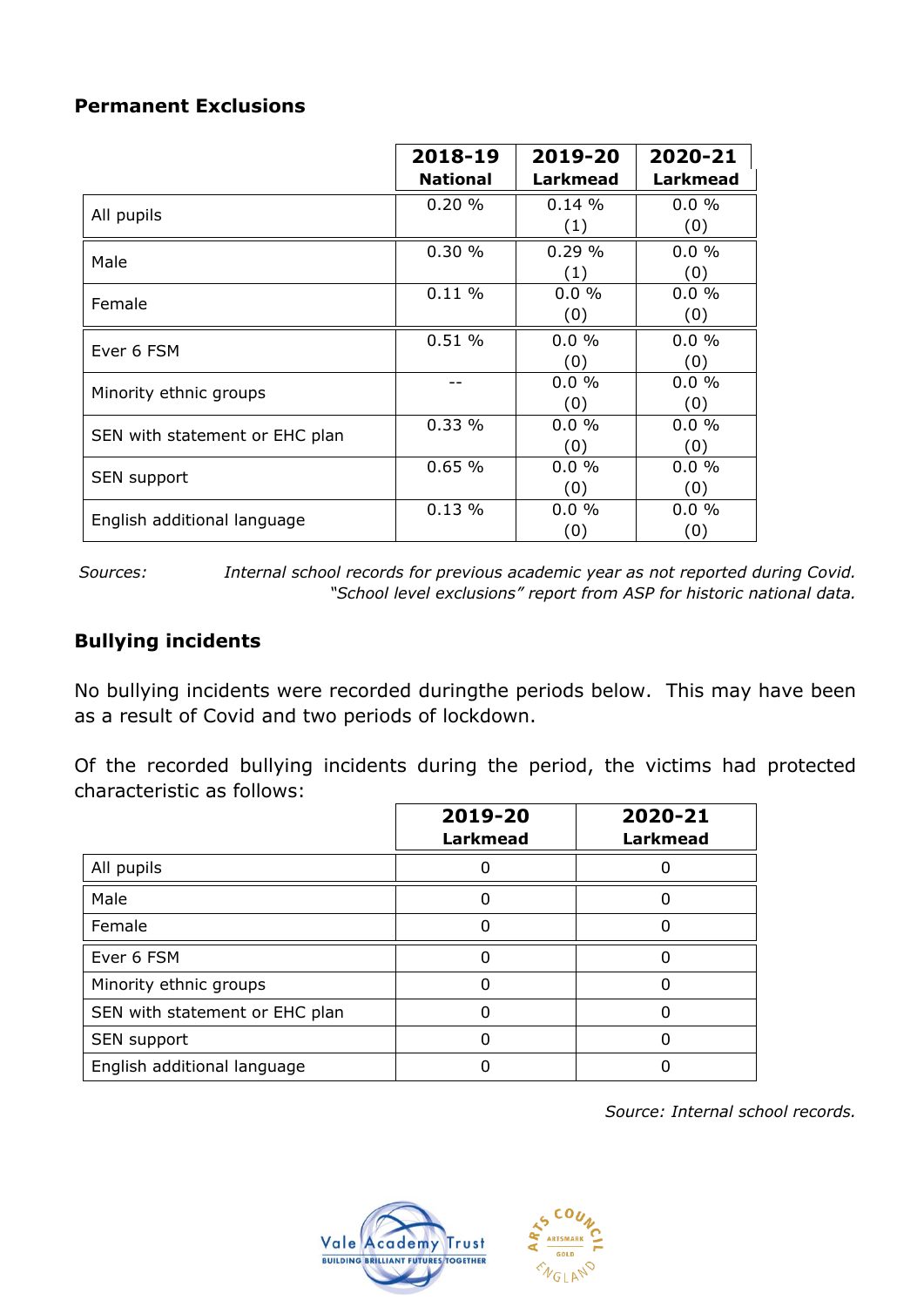# **Progress 8**

*Due to Covid 19, and the reliance on CAGs and TAGs for assigning grades to students, Progress 8 data has not been reported in 2020 and 2021. Data from the previous two years has been reported here.*

|                                  | 2017-18         |                 | 2018-19         |                 |
|----------------------------------|-----------------|-----------------|-----------------|-----------------|
|                                  | <b>Larkmead</b> | <b>National</b> | <b>Larkmead</b> | <b>National</b> |
|                                  | $+0.06$         | $-0.02$         | $-0.26$         | $-0.03$         |
| All pupils                       | $(+0.080)1$     |                 | $(-0.220)1$     |                 |
| Male                             | $+0.01$         | $-0.25$         | $-0.46$         | $-0.27$         |
|                                  | $(+0.030)1$     |                 | $(-0.420)1$     |                 |
| Female                           | $+0.10$         | 0.22            | $-0.03$         | $+0.22$         |
|                                  | $(+0.11_0)^1$   |                 | $(+0.010)1$     |                 |
| Ever 6 FSM %                     | $-0.60$         | $-0.43$         | $-0.67$         | $+0.12$         |
|                                  | $(-0.202)1$     |                 | $(-0.342)1$     | $(-0.44)^2$     |
| Minority ethnic groups %         |                 |                 |                 |                 |
|                                  | $+0.38$         |                 | $+0.00$         |                 |
| SEN with statement or EHC plan % | $(+0.580)1$     |                 | $(+0.11_0)^1$   |                 |
|                                  | $-0.41$         |                 | $-0.48$         |                 |
| SEN support %                    | $(-0.330)1$     |                 | $(-0.151)1$     |                 |
| English additional language %    | $+0.69$         |                 | $+0.60$         |                 |

<sup>1</sup> Best entry, outliers removed (number removed shown as subscript).

² Like-for-like figure from ASP

*Sources: "Progress 8 by Pupil Group" report from ASP. Internal school records for best entry data<sup>1</sup>.* 

#### **School Workforce**

|                              | <b>Sept 2020</b><br><b>Larkmead</b> | <b>Sept 2021</b><br><b>Larkmead</b> |
|------------------------------|-------------------------------------|-------------------------------------|
| Teaching workforce           | 63                                  | 59                                  |
| Male                         | 21                                  | 18                                  |
| Female                       | 42                                  | 41                                  |
| Support/site staff workforce | 47                                  | 49                                  |
| Male                         | 13                                  | 12                                  |
| Female                       | 34                                  | 37                                  |

*Source: Internal school records.*



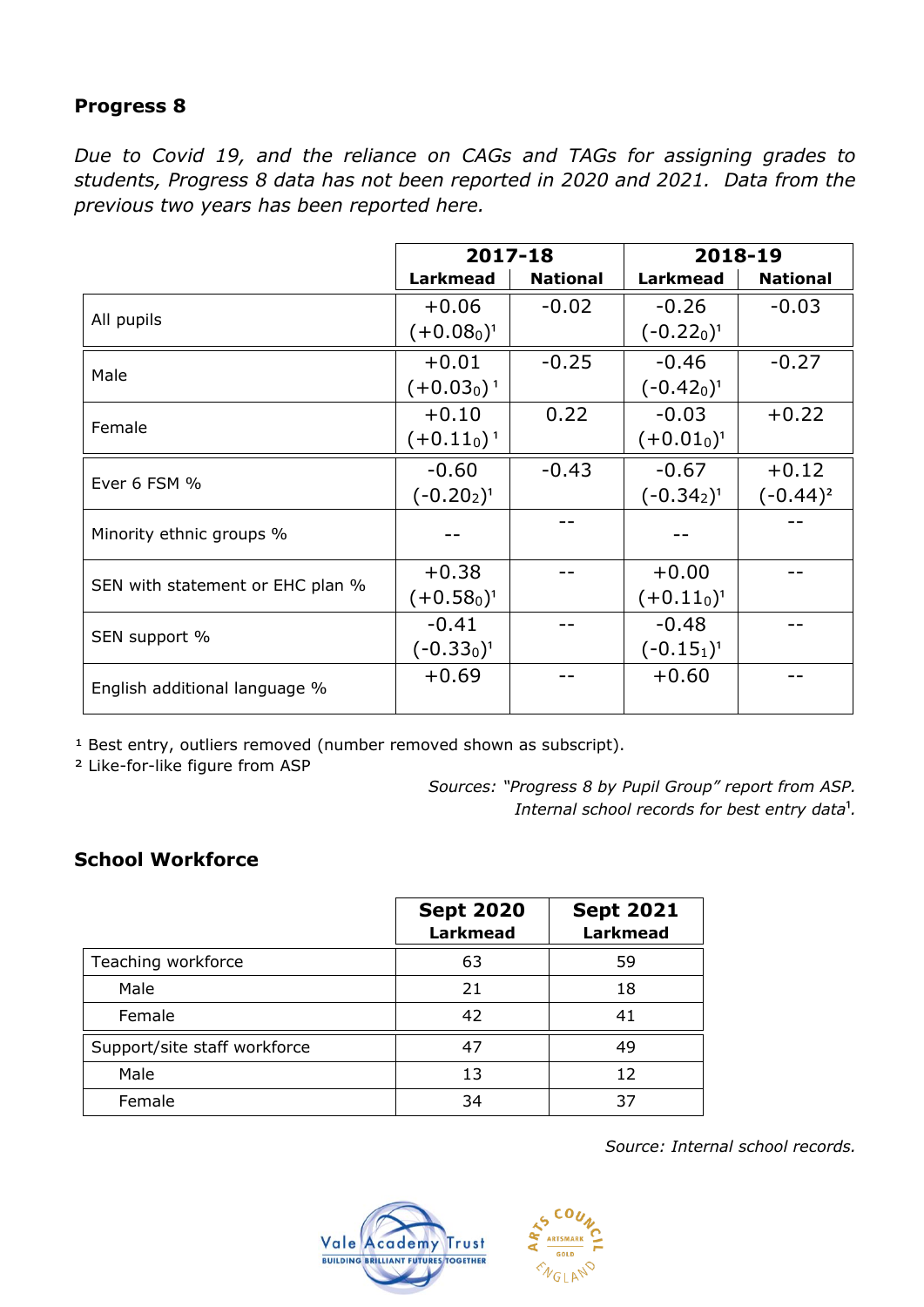# **Appendix 2**

# **Equality objectives**

- To build the learning capacities of all students and develop self-confidence, aspiration and resilience.
- To increase the students' understanding and respect for all diversity, including religious, cultural, ethnic and sexual diversity, through the Personal Development Curriculum.
- To reduce the occurrence of all behavioural incidents by actively promoting tolerance and respect across the curriculum and instilling an ethos of reflection and restoration following any incidents.
- To track progress and predicted attainment of all students and ensure that those with a protected characteristic achieve a positive Progress 8 measure. [In particular, to narrow the gap between disadvantaged students and their peers in all subjects.]
- To reduce the number of exclusions for all students, including those that share a protected characteristic.

These objectives are described in more detail in the school development and improvement plan. Progress towards achieving these objectives is under constant review and is reported to governors at every local governing body meeting.

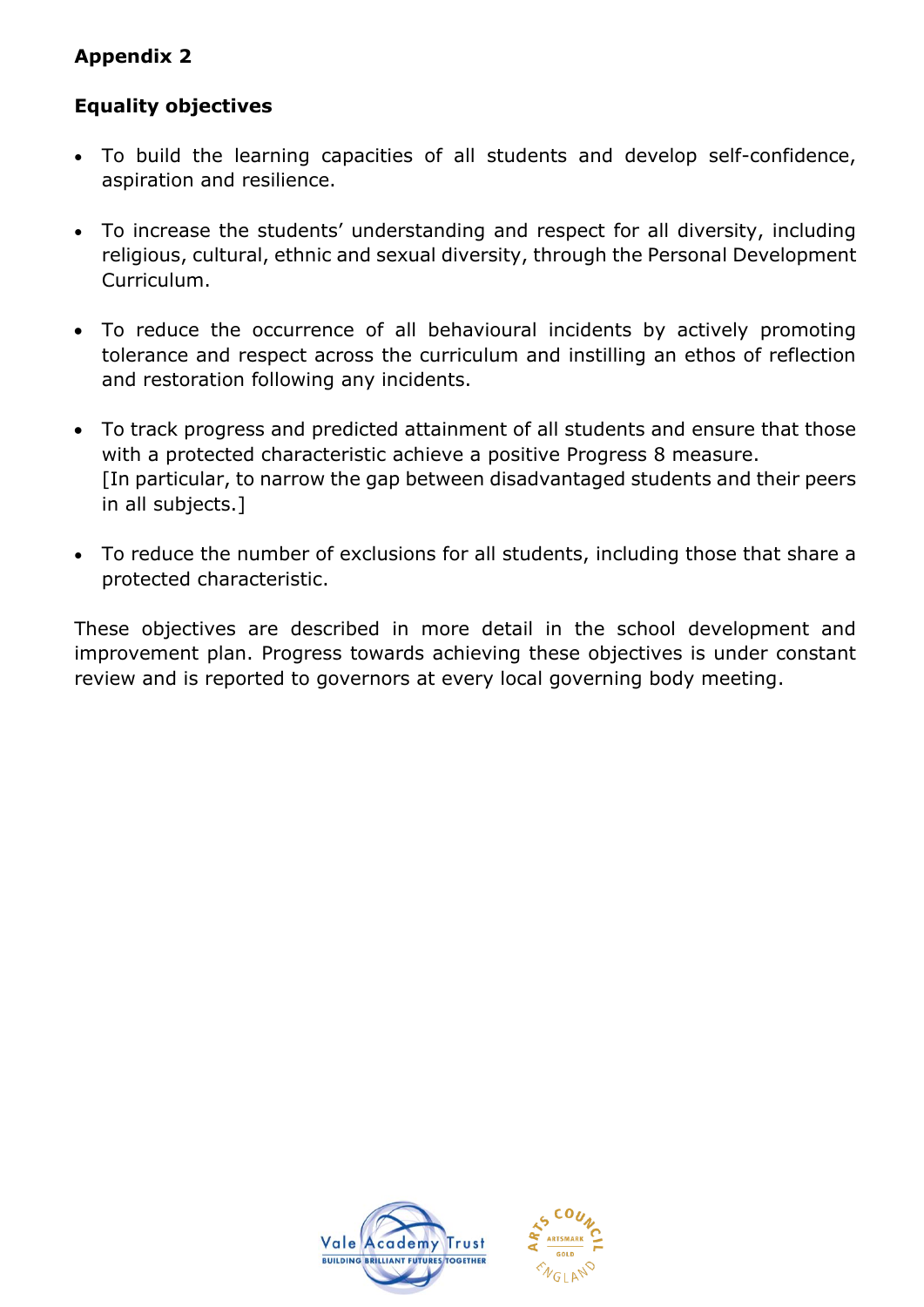#### **Equality Act 2010**

*UK Public General Acts* → *2010 c. 15* → *Part 11* → *Chapter 1* → *Section 149*

# **149 Public sector equality duty**

(1) A public authority must, in the exercise of its functions, have due regard to the need to—

(a) eliminate discrimination, harassment, victimisation and any other conduct that is prohibited by or under this Act;

(b) advance equality of opportunity between persons who share a relevant protected characteristic and persons who do not share it;

(c) foster good relations between persons who share a relevant protected characteristic and persons who do not share it.

(2) A person who is not a public authority but who exercises public functions must, in the exercise of those functions, have due regard to the matters mentioned in subsection (1).

(3) Having due regard to the need to advance equality of opportunity between persons who share a relevant protected characteristic and persons who do not share it involves having due regard, in particular, to the need to—

(a) remove or minimise disadvantages suffered by persons who share a relevant protected characteristic that are connected to that characteristic;

(b) take steps to meet the needs of persons who share a relevant protected characteristic that are different from the needs of persons who do not share it;

(c) encourage persons who share a relevant protected characteristic to participate in public life or in any other activity in which participation by such persons is disproportionately low.

(4) The steps involved in meeting the needs of disabled persons that are different from the needs of persons who are not disabled include, in particular, steps to take account of disabled persons' disabilities.

(5) Having due regard to the need to foster good relations between persons who share a relevant protected characteristic and persons who do not share it involves having due regard, in particular, to the need to—

(a) tackle prejudice, and

(b) promote understanding.

(6) Compliance with the duties in this section may involve treating some persons more favourably than others; but that is not to be taken as permitting conduct that would otherwise be prohibited by or under this Act.